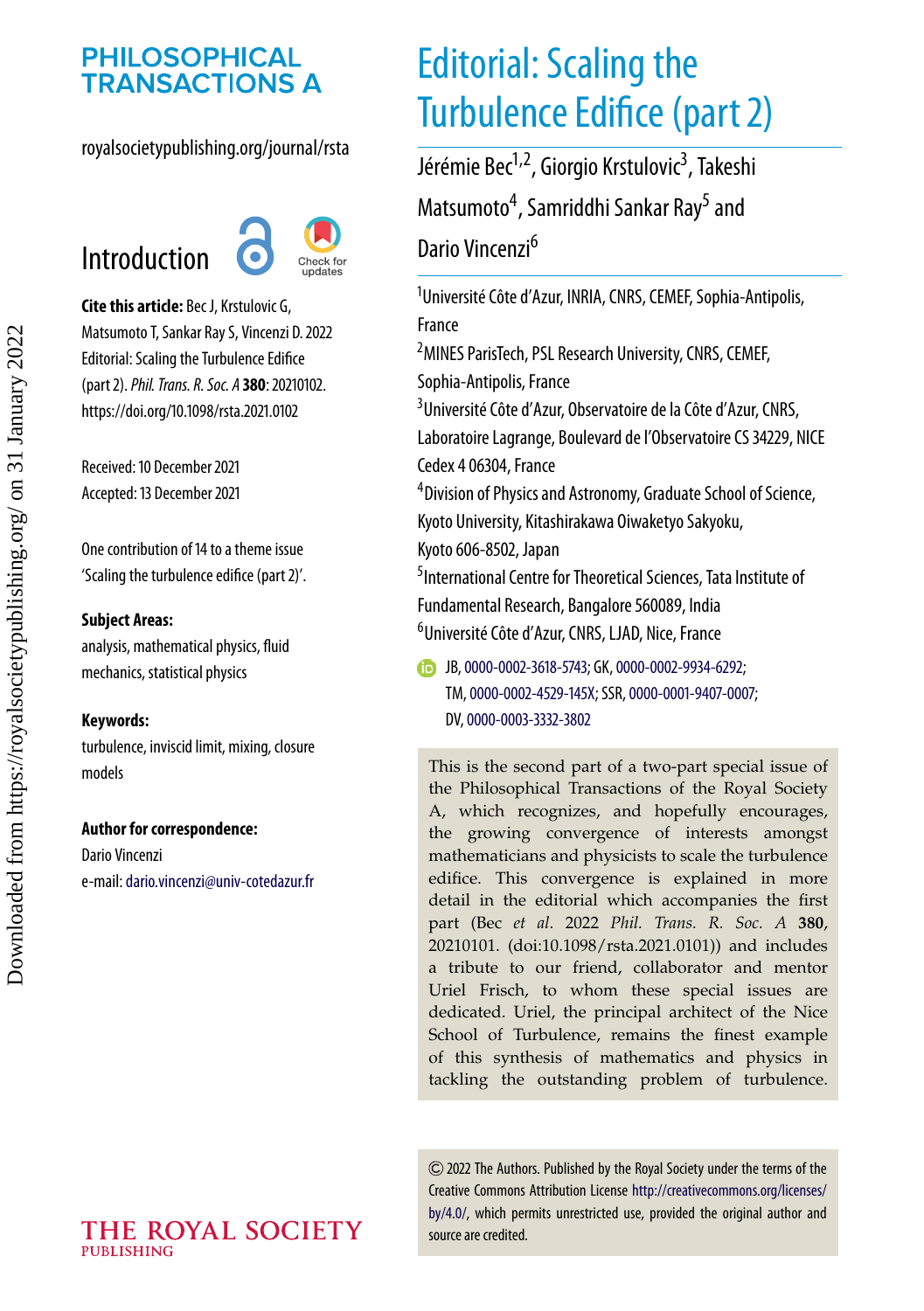**2**

The collection of papers selected in this volume constitutes the second part of the theme issue of the Philosophical Transactions of the Royal Society A *Scaling the Turbulence Edifice*. As in part 1, the contributing papers gathered here come from the physics and mathematics communities and have a common interest in the big problem of turbulence.

One of the difficulties encountered when providing a statistical description of turbulence is the emergence of an infinite hierarchy of equations for the evolution of velocity moments. Owing to the intrinsic nonlinear character of turbulence, and hence the lack of a small parameter, finding closures to such hierarchies has challenged, for decades, not only theoretical physicists and mathematicians but also engineers and applied physicists. One of the goals has been to understand and model small-scale turbulent fluctuations and to comprehend their effect on the large scales of the flow. In the first paper of part 2, Kurien & Pal present a review on a two-point closure known as the Local Wavenumber model, which was introduced more than 30 years ago. Then, Flandoli, Galeati and Luo give the proof of the existence of an *eddy-diffusivity* constant in an idealized model of turbulent convection in the presence of boundaries. The following work by Biferale & Alexakis describes the statistical behaviour of the  $\lambda$ -Navier–Stokes model, in which the type of helical interaction can be tuned by using a control parameter.

As is well known, the limit of vanishing viscosity of the Navier–Stokes equations presents deep mathematical difficulties, as their limiting solutions are not necessarily solutions of the Euler equation in the strong sense. Lopes Filho & Nussenzveig report a mathematical study on weak solutions of the forced two-dimensional Euler equations, for which they prove an energy balance relationship. Then, Brenier & Moyano study the initial value problem in a relaxed Euler equation, the multi-stream pressure-less gravitational Euler–Poisson equation. Continuing with pressureless fluid systems, Khanin & Li report a study on the randomly forced Burgers equation and its connection with the end-point distribution for directed polymers. Then Cartes, Tirapegui, Pandit and Brachet study the dynamics of the one-dimensional Galerkin-truncated Burgers equation and show that different scaling laws for the correlation time function emerge depending on the ultraviolet cut-off.

Part 2 of the theme issue *Scaling the Turbulence Edifice* also covers topics that go beyond hydrodynamic turbulence described by the Navier–Stokes equations and related models. In the review article presented by Pouquet & Yoi, the authors describe the role of helicity in turbulent magnetohydrodynamic flows. They discuss its effect on the physics of magnetic reconnections and how to construct models of turbulence for helical flows. Then, L'vov, Lvov, Nazarenko and Pomyalov present a new theory to describe the anisotropy of a turbulent counterflow of superfluid <sup>4</sup>He, which is described by a set of coupled Navier–Stokes equations. Three papers are devoted to describing the physics of systems where a turbulent flow transports some scalar field. Bhattacharjee analyses stably stratified fluids and shows that the so-called Bolgiano–Obukhov scaling is observed, but presents a strong anisotropy. Then, Boffetta & Musacchio study Rayleigh– Taylor mixing in a confined domain and show how mixing is enhanced in bulk flow and porous media. Mazzino & Rosti present a work related to transported scalar fields. They numerically investigate the evolution of a puff and validate a recent phenomenological model which describes its evolution. They focus on a new regime where turbulent fluctuations are dominated by buoyancy. Finally, the last paper of part 2 is devoted to Lagrangian dynamics. Bhatnagar, Pandey, Perlekar and Mitra consider the formation of caustics in heavy inertial particles advected by a turbulent flow. In particular, by performing extensive numerical simulations of two- and threedimensional turbulent flows, they characterize the rate of caustic formation as a function of the Stokes number.

The work compiled in this theme issue covers a broad range of turbulent research. We expect that this collection will trigger a renewed dialogue between the communities of physics and mathematics.